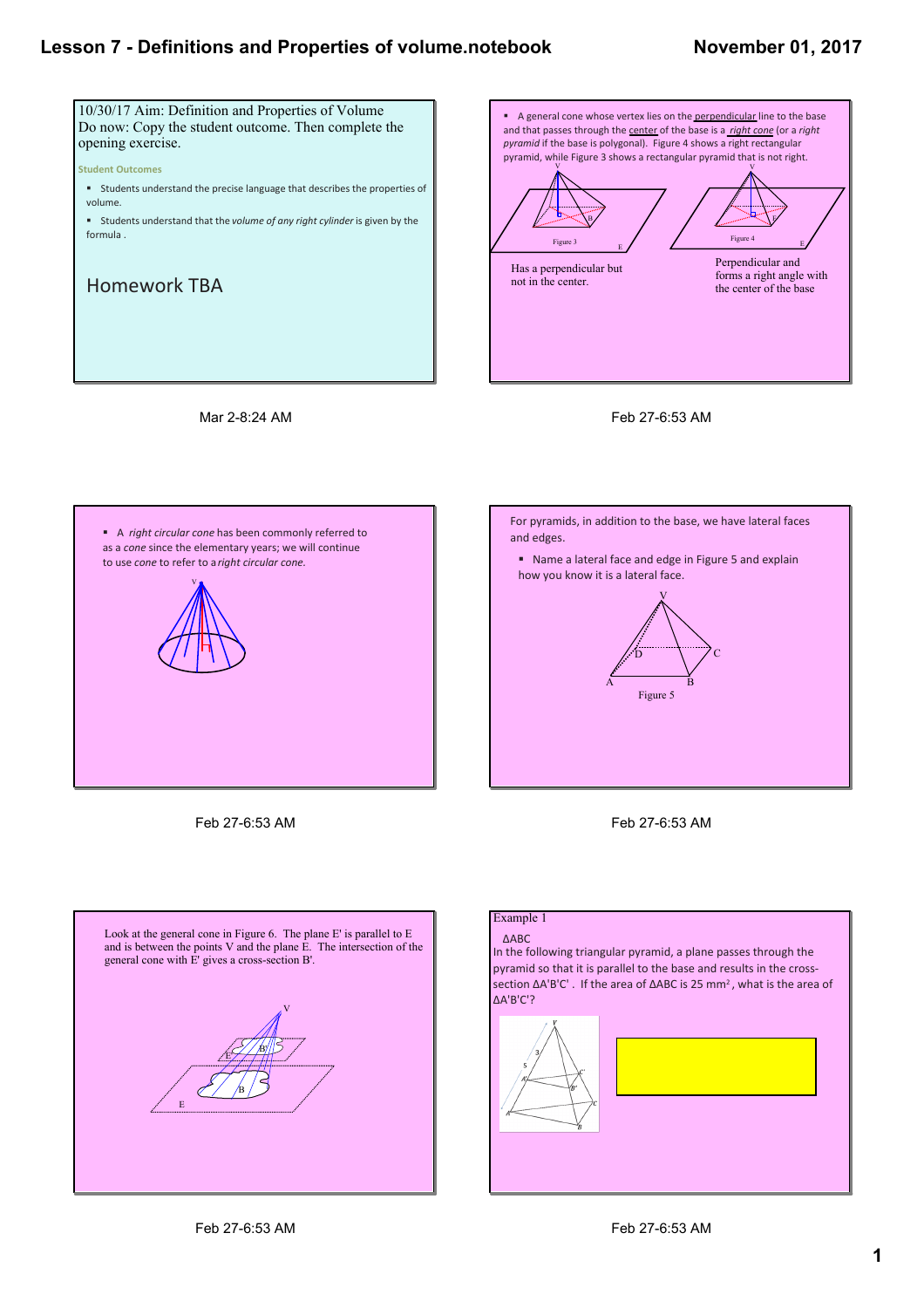#### **November 01, 2017**



Feb 27-6:53 AM







Feb 27-6:53 AM





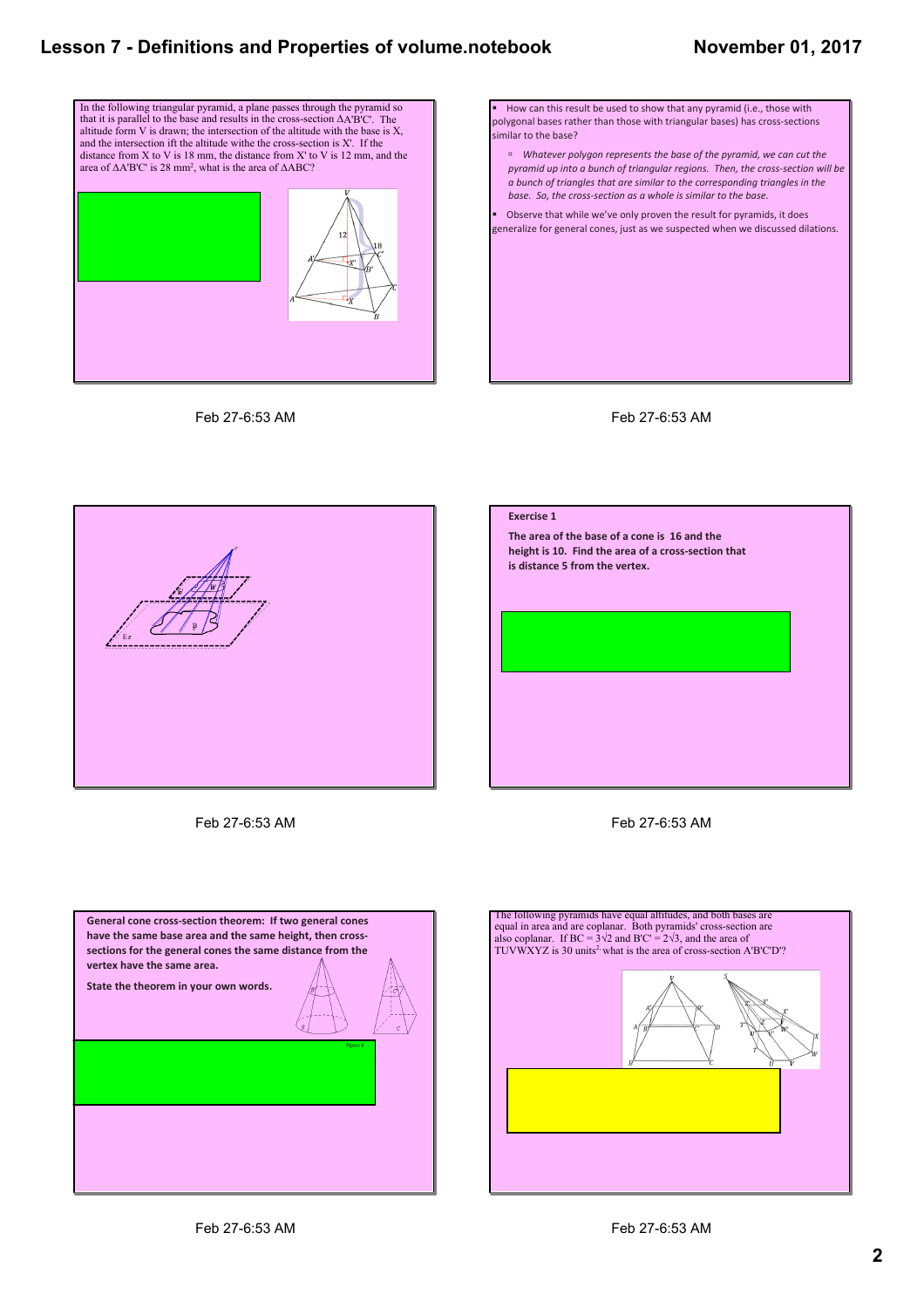#### **November 01, 2017**







3. A cone has base area 36  $cm<sup>2</sup>$ . A parallel slice 5 cm from the vertex

 $\mathbf{r}$ 

 $500$ 

 $25<sub>cr</sub>$ 

 $36cm$ 

25h = 25

has area 25 cm<sup>2</sup> Find the height of the cone.

ginal x

 $=25$ ∍

*Let be the cone's height in centimeters.*

*The cone has height* **.**



Feb 27-6:53 AM



Feb 27-6:53 AM

4. Sketch the figures formed if the triangular regions are rotated around the provided axis: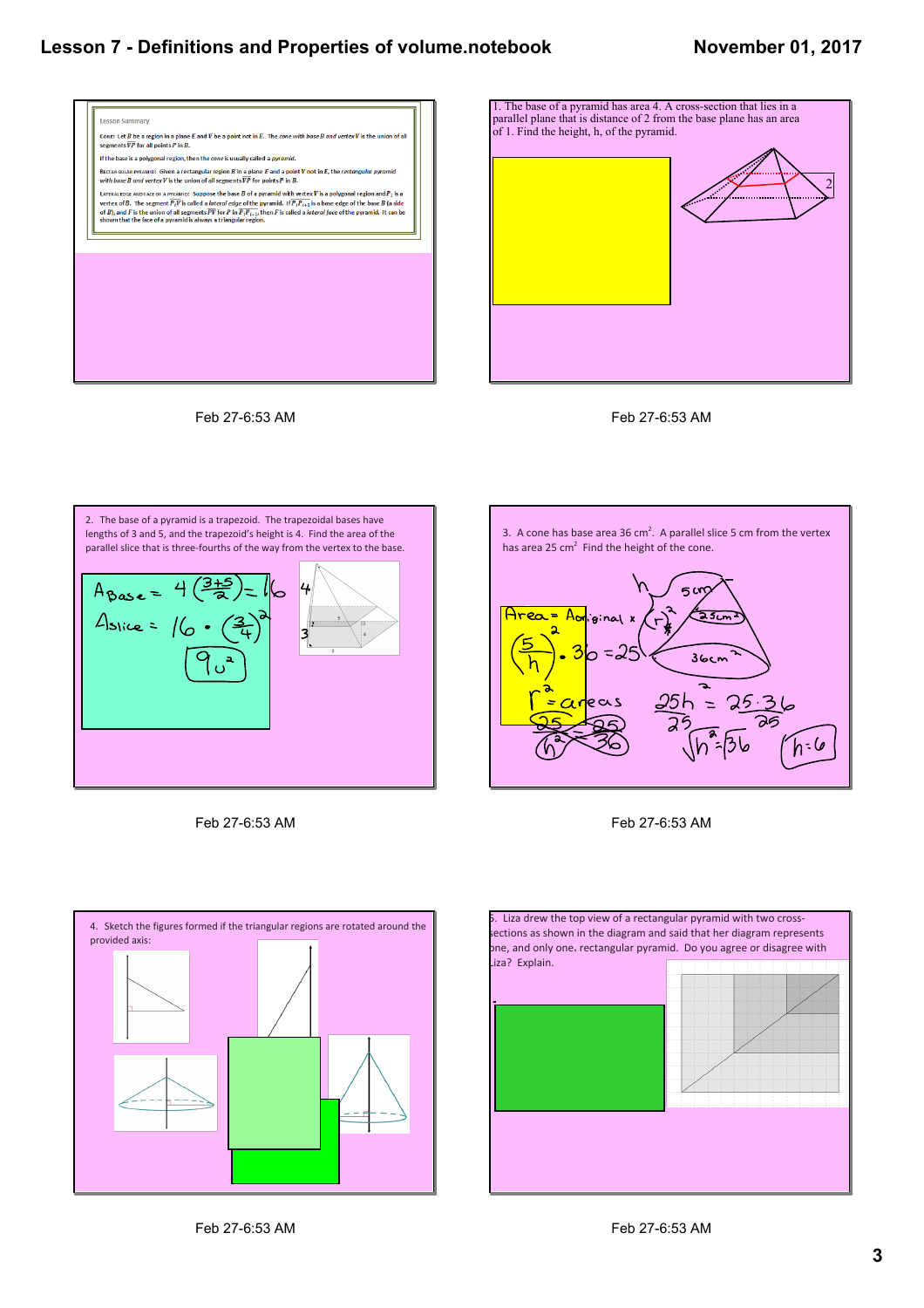#### **November 01, 2017**











Feb 27-6:53 AM





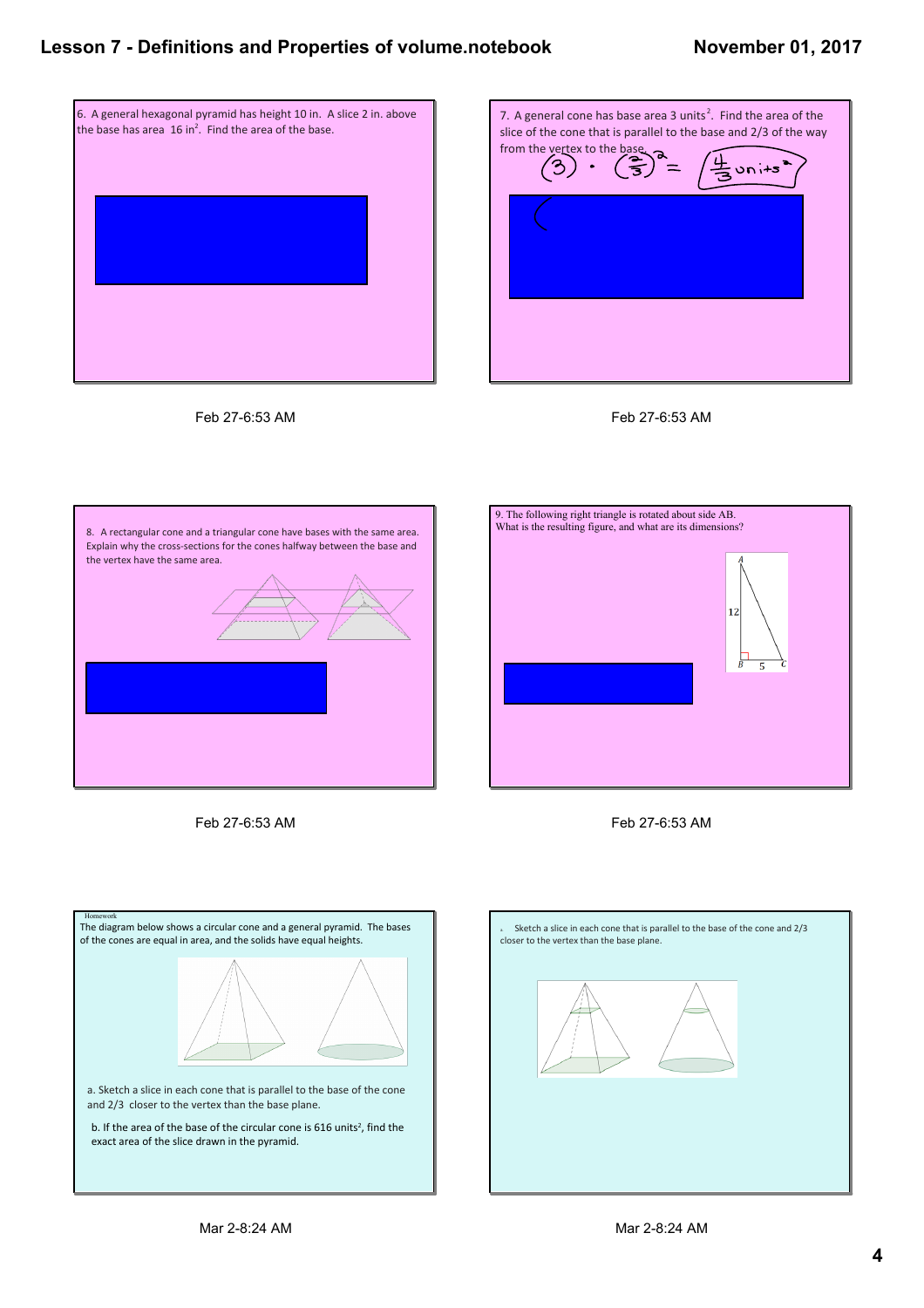## **November 01, 2017**











Feb 27-6:53 AM





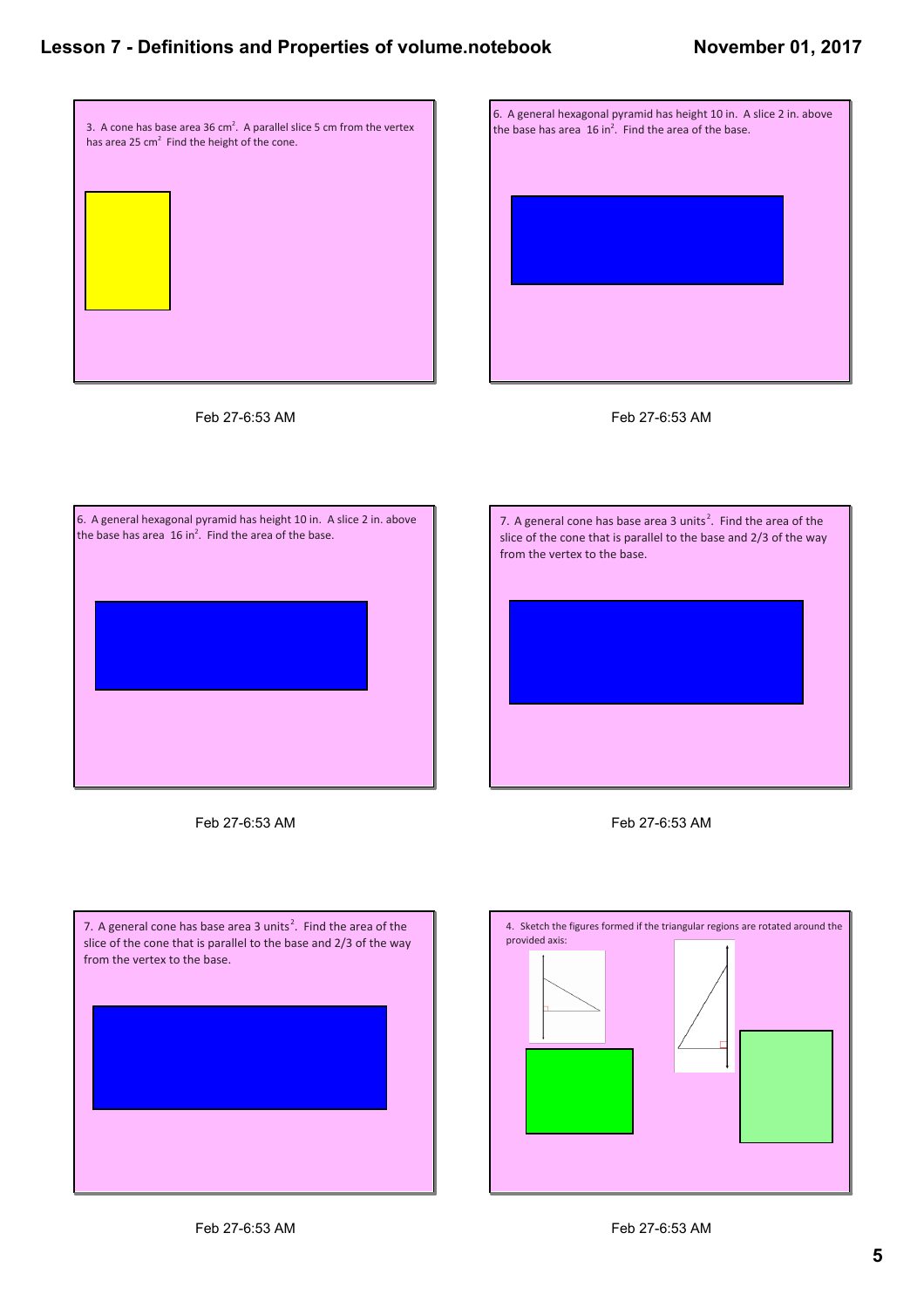#### **November 01, 2017**











Oct 28-2:05 PM



Mar 2-8:24 AM



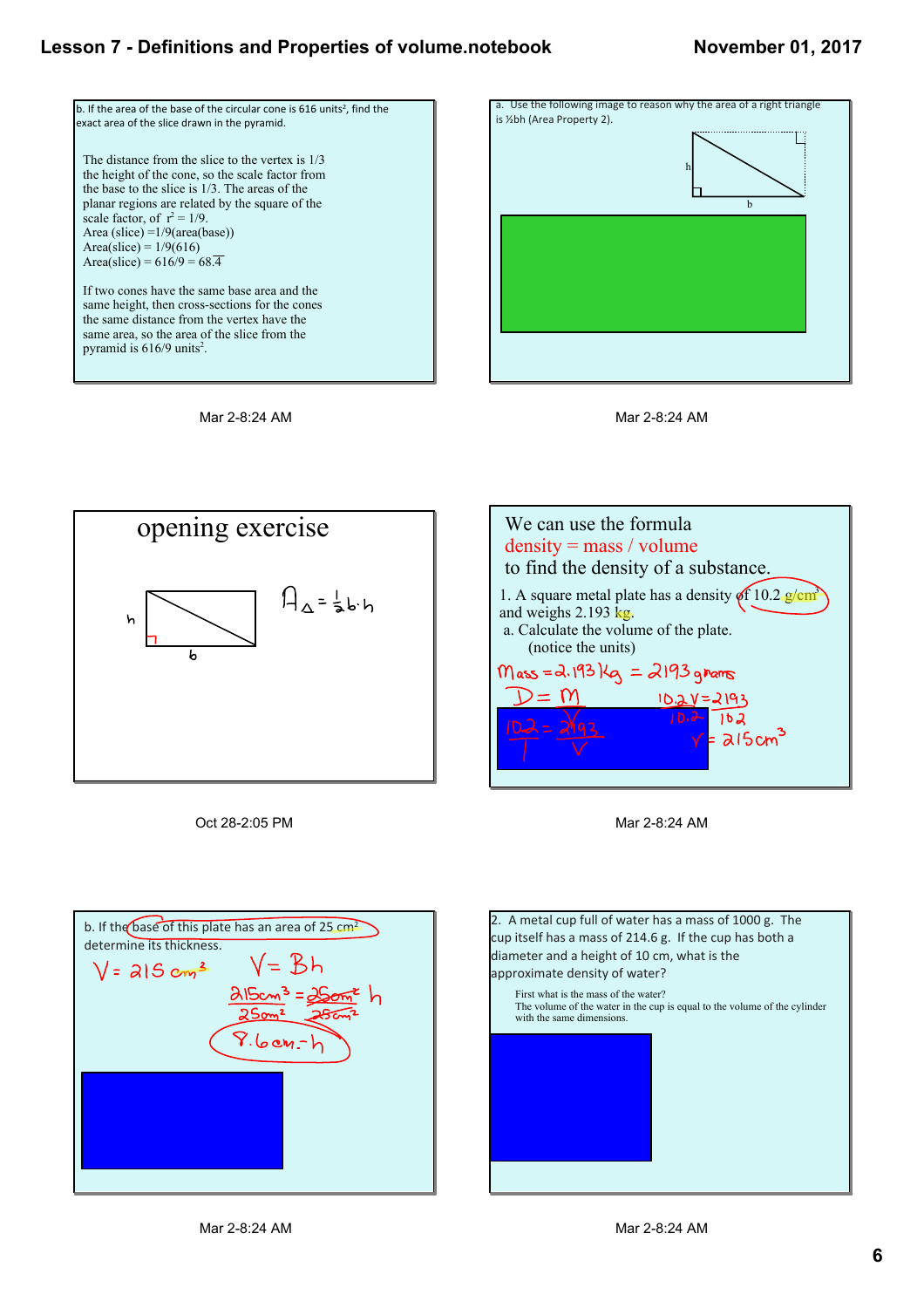









Mar 2-8:24 AM